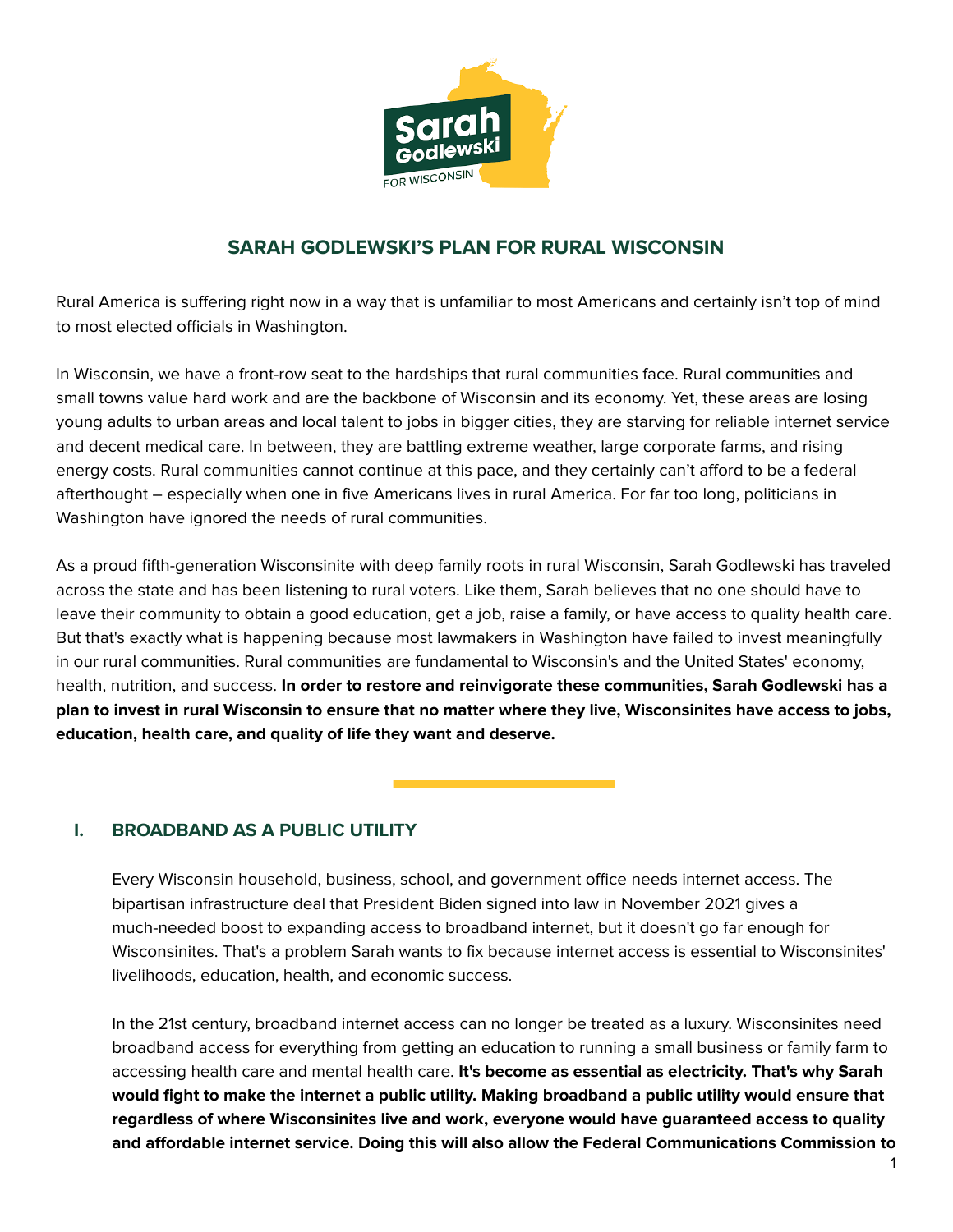#### **regulate the internet service providers, stop price gouging, and hold these big telecommunication companies accountable.**

Over the last almost two decades, Washington has appropriated tens of millions of dollars to broadband internet companies to expand internet access without directing where the companies must invest and provide access. <sup>1</sup> As a result, most internet service providers have failed to invest in America's rural areas, and the few providers that do service rural areas have fleeced those communities by charging higher rates for slower speeds. <sup>2</sup> That's certainly true in Wisconsin, where 173,000 Wisconsinites do not have access to any internet provider, and 836,000 Wisconsinites only have access to one. $^3$ 

Successful lobbying by big telecommunications companies has persuaded some state legislatures to make it illegal or incredibly difficult and costly for municipalities to own and operate broadband networks. Here in Wisconsin, municipalities are not allowed to offer services at a lower cost than current internet service providers offer.<sup>4</sup> These state laws hinder municipalities from successfully investing in their own communities to fulfill local needs. **Sarah will advocate for public, community-based internet providers and cut red tape so that municipalities can build their own networks.**

Access to the internet can't continue to depend on internet service providers' interest or disinterest in doing business in a particular corner of the country. The pandemic has made that abundantly clear. Ensuring that every rural household has access to affordable and dependable broadband internet will boost rural communities, connect rural Wisconsinites to the rest of the world, improve rural residents' health, education, and businesses, and significantly reduce costs for families and businesses.

## **II. ACCESSING QUALITY MEDICAL CARE**

From a rural hospital closure in western Wisconsin, "hospital deserts" in northern Wisconsin, to a lack of health care providers across the state, rural Wisconsinites face a unique set of challenges when it comes to seeking quality care close to home. In some parts of the state, patients may have to drive an hour to receive care<sup>5</sup> and may need to travel 30 minutes for emergency care.<sup>6</sup> These conditions are only worsening and will continue to do so if federal lawmakers don't take action.

A. Rural Hospitals. Even before the pandemic, rural hospitals across the country have struggled to keep their doors open. In the past decade, 137 rural hospitals have closed across the country. <sup>7</sup> Another 800 rural hospitals are at risk of closing, including 22% of Wisconsin's rural hospitals. <sup>8</sup> The pandemic only made the viability of rural hospitals more challenging. When elective surgeries were paused, many rural hospitals and clinics lost a revenue stream that was an estimated 40-60% of their incomes.<sup>9</sup> Today, with a shortage of rural hospital beds and an influx of unvaccinated COVID patients, non-COVID patients

<sup>1</sup> Barrett and Arseneau, "With poor data, deficient [requirements](https://www.jsonline.com/in-depth/news/2021/07/14/weve-spent-billions-provide-broadband-rural-areas-what-failed-wisconsin/7145014002/) and little oversight, massive public spending still hasn't solved the rural internet access [problem"](https://www.jsonline.com/in-depth/news/2021/07/14/weve-spent-billions-provide-broadband-rural-areas-what-failed-wisconsin/7145014002/)

<sup>&</sup>lt;sup>2</sup> Arbel, "FTC, [Wisconsin](https://madison.com/wsj/news/local/govt-and-politics/ftc-wisconsin-sue-frontier-for-delivering-internet-thats-too-slow/article_54c9c3dc-48e1-564e-8c15-47a962bebcc8.html) sue Frontier for delivering internet that's too slow"

<sup>&</sup>lt;sup>3</sup> BroadbandNow, "Wisconsin Internet Service Providers: [Availability](https://broadbandnow.com/Wisconsin) & Coverage"

<sup>&</sup>lt;sup>4</sup> Cooper, "Municipal [Broadband](https://broadbandnow.com/report/municipal-broadband-roadblocks/) Is Restricted In 18 States Across The U.S. In 2021"

<sup>&</sup>lt;sup>5</sup> McCoy, "For Women In Rural [Wisconsin,](https://www.wpr.org/women-rural-wisconsin-access-maternity-care-often-long-drive-away) Access To Maternity Care Is Often A Long Drive Away"

<sup>&</sup>lt;sup>6</sup> Wisconsin Office of Rural Health, "Drive Time to [Emergency](http://worh.org/library/drive-time-emergency-care) Care"

<sup>&</sup>lt;sup>7</sup> Sheps Center, "Rural Hospital [Closures](https://www.shepscenter.unc.edu/programs-projects/rural-health/rural-hospital-closures/)"

<sup>&</sup>lt;sup>8</sup> Ellison, "[State-by-state](https://www.beckershospitalreview.com/finance/state-by-state-breakdown-of-897-hospitals-at-risk-of-closing.html) breakdown of 897 hospitals at risk of closing"

<sup>&</sup>lt;sup>9</sup> Kowles, "Rural Wisconsin hospitals already operated at narrow or negative margins. Will they survive the [pandemic?](https://www.wsaw.com/content/news/Rural-hospitals-in-Wisconsin-were-already-operating-at-narrow-or-negative-margins-Will-they-survive-the-pandemic-570064181.html)"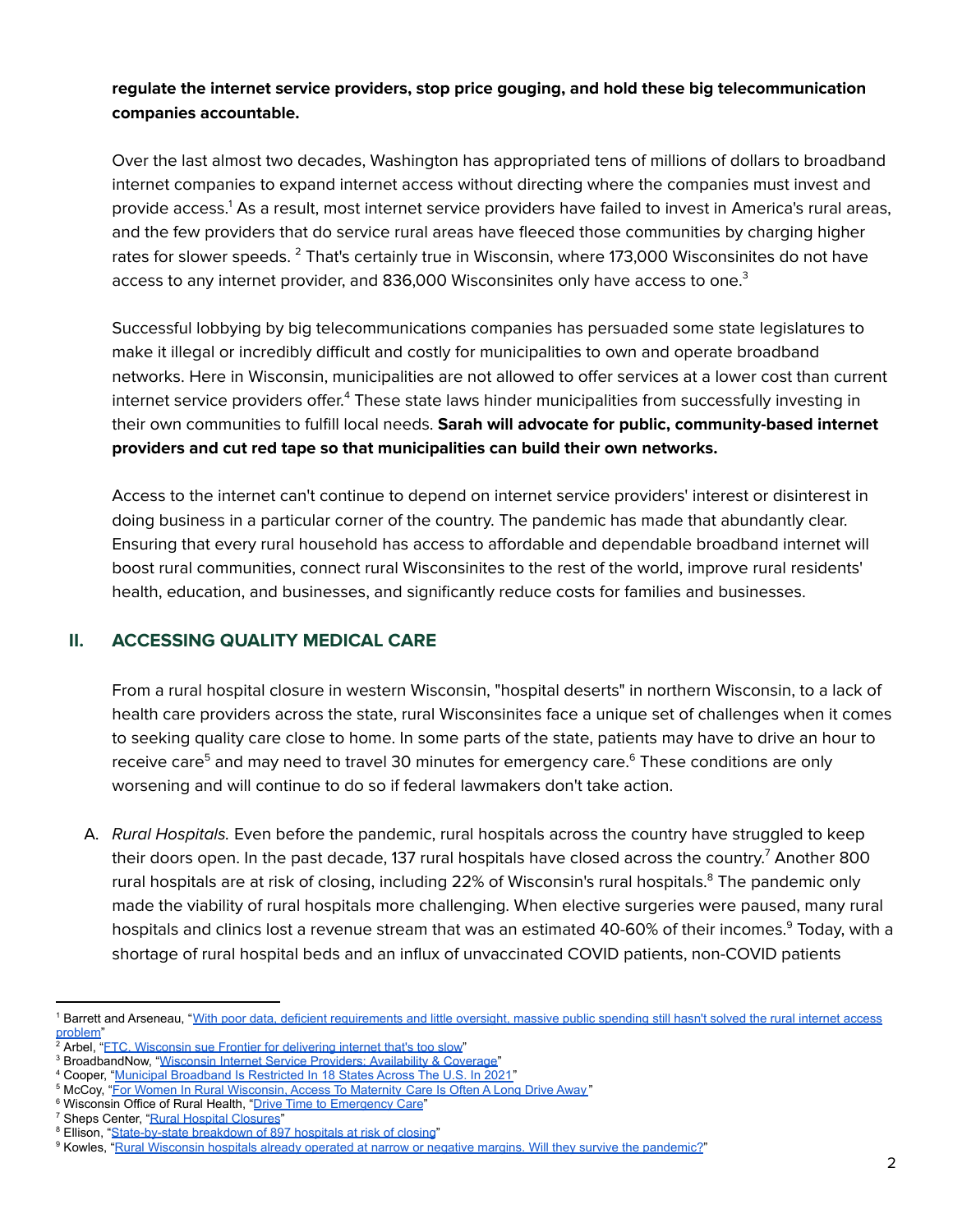seeking urgent attention cannot get the timely care they need. $^{\rm 10}$  This is particularly problematic for seniors' and veterans' access to urgent care.

These extensive hospital closures pose a danger for Wisconsinites' health and depress the local businesses and economies that are supported by the presence of the local hospital. **Sarah will push to bring federal investments into rural Wisconsin to stem the tide of rural hospital closures and will make sure that medical insurers are not taking advantage of rural consumers.**

Additionally, the Wisconsin State Legislature's refusal to expand Medicaid has hurt rural care providers. Research by the Chartis Center for Rural Health found that the "closure crisis has affected rural hospitals located in non-Medicaid expansion states much more so than in states that have expanded Medicaid."<sup>11</sup>

By expanding Medicaid, Wisconsin rural hospitals would be able to significantly reduce the amount of uncompensated care dollars they lose. That would help keep more hospitals open and staffed. **In the Senate, Sarah will work to make Medicaid expansion a reality in Wisconsin. She will expand Medicaid by working with state leaders or by pushing to pass a workaround at the federal level to expand coverage to the Wisconsinites who fall into the current coverage gap, such as Senators Tammy Baldwin, Raphael Warnock, and Jon Ossoff's Medicaid Saves Lives Act.**

- B. Medical providers. Hospitals aren't the only medical shortage Wisconsin is facing. Less than 10% of Wisconsin primary care providers are based in rural Wisconsin, even though 20% of the state's population lives in rural communities.<sup>12</sup> By 2035, Wisconsin could face a primary care doctor shortage of 745 physicians,<sup>13</sup> with rural communities facing the biggest gap. Shortages are even worse in specialty practices such as maternal care, mental health care, and oral health care. These shortages are particularly concerning for getting seniors and veterans in rural communities the care that they need. Wisconsin is already working to increase the number of residency programs for primary care doctors but must do more. **In the Senate, Sarah will work to bring more doctors to train and work in Wisconsin by:**
	- Promoting and securing funding to help individuals from rural Wisconsin to serve their communities through partnerships with Wisconsin's university system. The Medical College of Wisconsin has shown great success with its pathway program. 108 students have received training at regional campuses in Wausau and Green Bay since 2015.<sup>14</sup>` The program recognizes that students who come from rural areas are more likely to remain and practice in those areas. It also allows students to be closer to home, creates personal ties to the communities, and prepares students to work in and address the needs of rural communities. This type of program serves as an important first step to address a lack of primary care practices. **Sarah will work to secure federal resources to expand the program beyond just primary care to include maternal, dental, and mental health care as well.**

<sup>&</sup>lt;sup>10</sup> Bella, "He died after waiting 15 days for a hospital bed. His family blames [unvaccinated](https://www.washingtonpost.com/health/2021/12/28/iowa-dale-weeks-hospitals-covid-sepsis/) covid-19 patients."

<sup>&</sup>lt;sup>11</sup> The Chartis Center for Rural Health, "The Rural Health Safety Net Under Pressure: Rural Hospital [Vulnerability](https://www.ivantageindex.com/wp-content/uploads/2020/02/CCRH_Vulnerability-Research_FiNAL-02.14.20.pdf)"

<sup>&</sup>lt;sup>12</sup> Wisconsin Council on Medical Education & Workforce, "2018 [Healthcare](https://static1.squarespace.com/static/5a3ac16af14aa15aede6d0ed/t/5b69ebb28a922d59c48f6d37/1533668280195/WCMEW+2018+Report+FINAL.pdf) Workforce Report"

<sup>&</sup>lt;sup>13</sup> Mills, "Report Projects Shortage Of Primary Care [Physicians](https://www.wpr.org/report-projects-shortage-primary-care-physicians-wisconsin-2035) In Wisconsin By 2035'

<sup>&</sup>lt;sup>14</sup> Medical College of Wisconsin, "Closing the Gap: Improving Access to Care in Rural Wisconsin by Training the Next [Generation](https://ahwendowment.org/blog/2021/Closing-the-Gap-Improving-Access-to-Care-in-Rural-Wisconsin.htm) of Primary Care [Practitioners](https://ahwendowment.org/blog/2021/Closing-the-Gap-Improving-Access-to-Care-in-Rural-Wisconsin.htm)"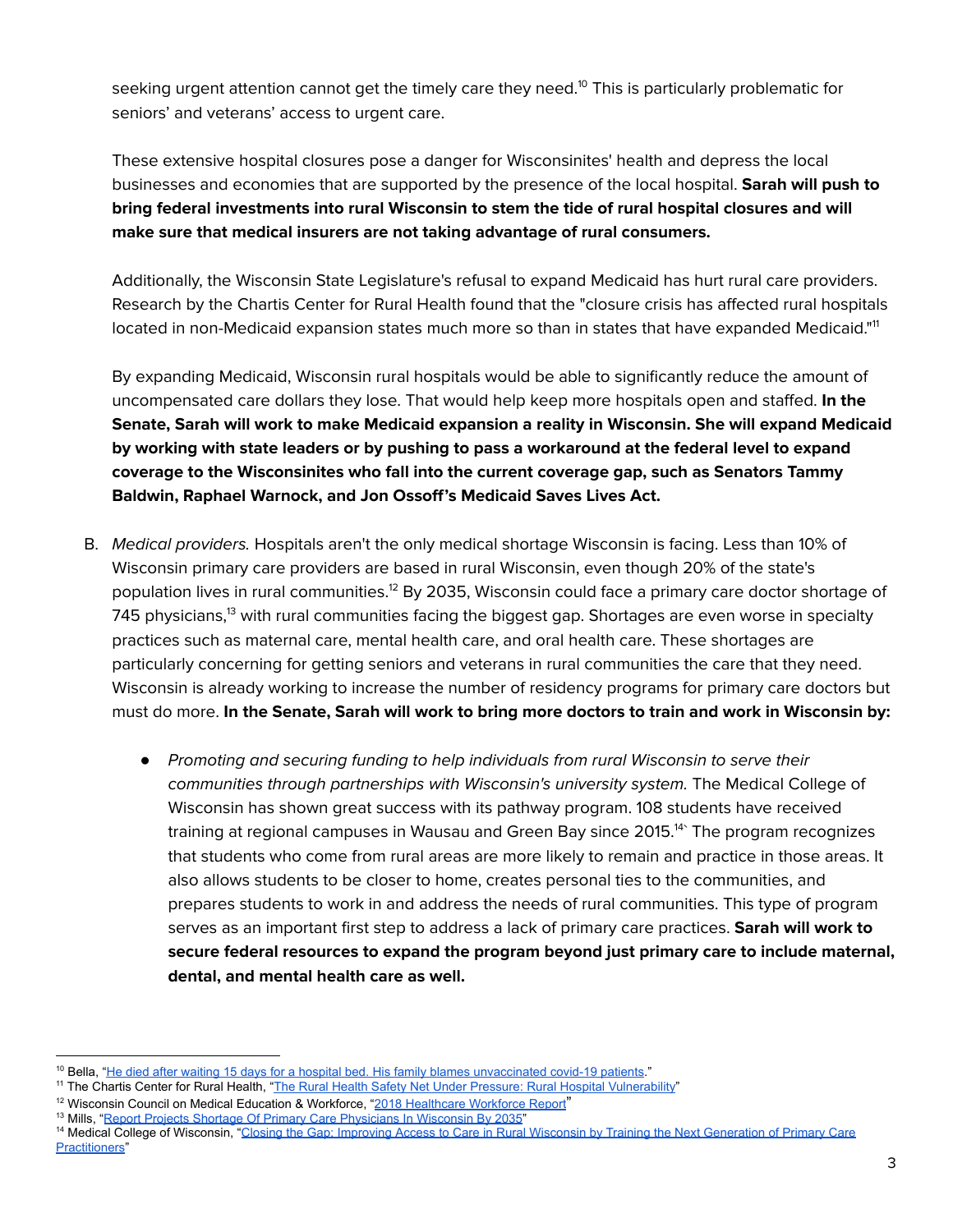- Expanding student loan forgiveness programs. Right now, the Public Service Loan Forgiveness Program only benefits health care professionals who work for the government or not-for-profit employers. **Sarah will work to expand the program to include privately owned hospitals, clinics, and practices in rural areas**. **Sarah will work to improve the program by having the student loan repayments begin immediately and incrementally** rather than forcing health care workers to make ten years' worth of payments before even becoming eligible for forgiveness.
- C. Alternative ways to access medical care. Given the current gap in medical and hospital care, coupled with the continuing pandemic, we have to think outside the box to get rural Wisconsinites the quality care they need.
	- Telemedicine. The pandemic has made telehealth more prevalent and accessible than ever before. Telemedicine benefits all communities across Wisconsin, especially rural communities. Telemedicine has been particularly instrumental with respect to the administration of mental health care in rural communities, where providers are few and far between. We must ensure that telemedicine accessibility remains available even once the pandemic is behind us. **In Washington, Sarah will work to pass legislation in the Senate to protect telehealth accessibility by passing bipartisan legislation that makes permanent:**
		- **○ Medicare and Medicaid reimbursements for telehealth care.**
		- **The elimination of Medicare's geographic barriers on the use of telehealth–be it mental or physical health care–for both the patient and the practitioner.** 15

Of course, none of this can be accomplished without providing broadband in every home.

● Pharmacists. In recent years, we have seen countless rural pharmacies shut their doors. In some circumstances, it's because small local pharmacies simply can't compete with the national big box companies. <sup>16</sup> To help keep pharmacies' doors open, **Sarah will advocate for small businesses to be able to buy prescription drugs at the same bulk rate as large mail-order companies and big-box stores.**

Compounding the problem for small pharmacies, pharmacists are retiring and no one is taking their place in their communities. **Sarah will make sure we are investing in recruiting and retaining pharmacists in rural communities** because pharmacists often serve as the nearest and only accessible health care professional. A pharmacist's role is much broader and more influential than a pill counter, $^7$  and is particularly vital in smaller towns and with aging clients. With the breadth of training and experience pharmacists have, coupled with their walk-up accessibility to patients, failing to leverage their expertise is a missed opportunity in rural Wisconsin. To fully utilize the benefit of pharmacists' expertise, proximity, and accessibility, there needs to be a loosening of restrictions regarding what services they can provide. Pharmacists should, at a minimum, be able to prescribe certain, limited medications, and modify certain prescriptions under specific circumstances. Expanding the scope of their services could allow patients to

<sup>&</sup>lt;sup>15</sup> Jercich, "U.S. lawmakers reintroduce House bill safequarding access to telehealth"

<sup>&</sup>lt;sup>16</sup> Hawryluk, "How Rural [Communities](https://khn.org/news/article/last-drugstore-how-rural-communities-lose-independent-pharmacies/) Are Losing Their Pharmacies"

<sup>&</sup>lt;sup>17</sup>Stevenson, Biddle & Reath, LLP, "Could [Pharmacists](https://nabp.pharmacy/news/blog/could-pharmacists-improve-access-to-health-care-in-rural-america/) Improve Access to Health Care in Rural America?"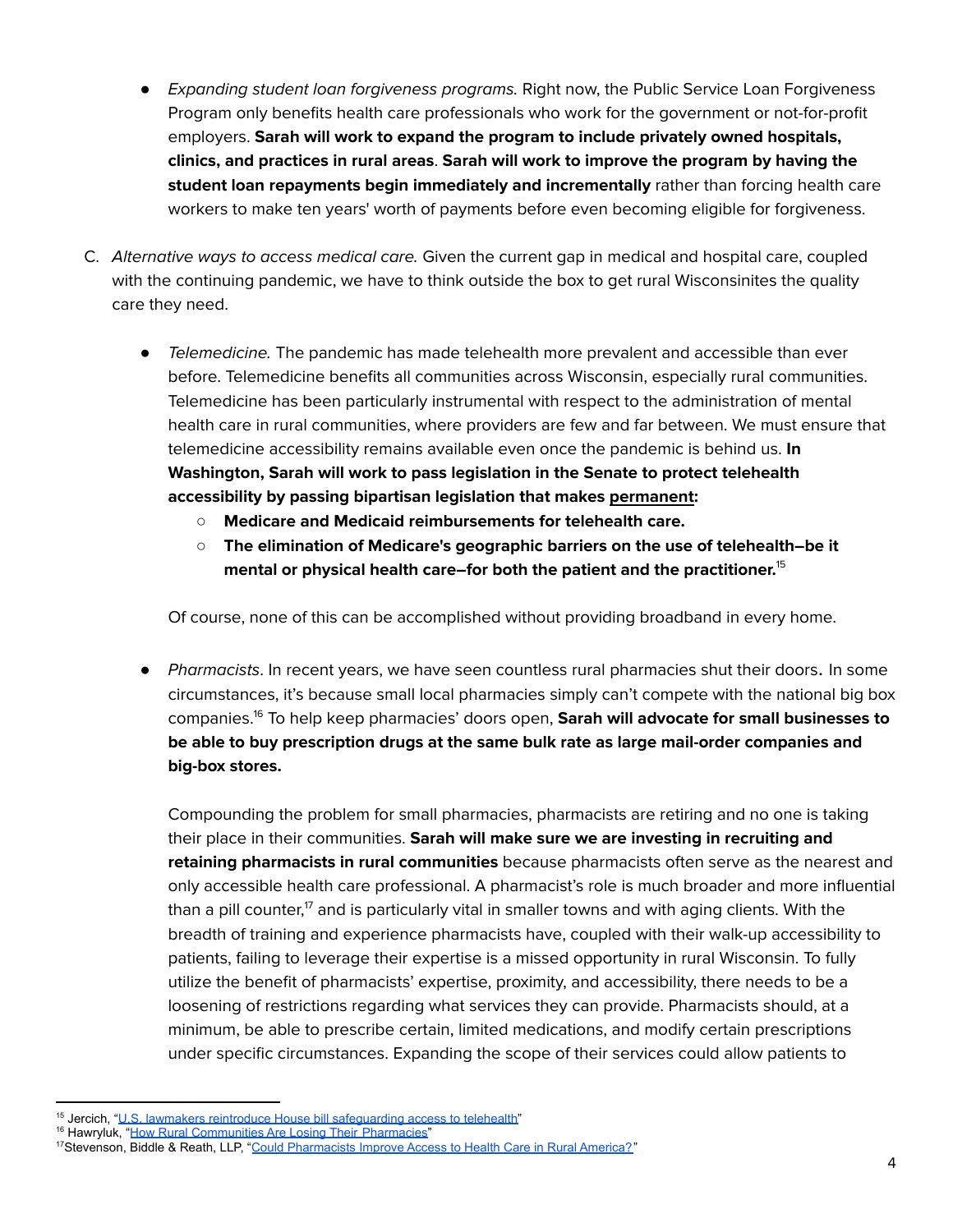receive medications in a timelier, streamlined manner. <sup>18</sup> That's why **Sarah would support legislation such as the Pharmacy and Medically Underserved Areas Enhancement Act, which provides for Medicare coverage and payment with respect to certain pharmacist services that (1) are furnished by a pharmacist in a health-professional shortage area, and (2) would otherwise be covered under Medicare if furnished by a physician.**

Where we live should not determine the access and quality of health care we receive, especially in the United States. If we want our rural communities to continue to thrive and provide for the rest of the country, we have to make sure they are able to access the health care they need, even if that means thinking out of the box to provide the services that rural Wisconsinites need. That's true for the 26% of Wisconsinites who live in a rural community and deserve quality, timely, and convenient health care.

## **III. EXPANDING OPPORTUNITIES - EDUCATION, JOBS, AND ADVANCEMENT IN RURAL WISCONSIN**

Decades ago, it was possible to work, live, raise a family, and retire, all without having to leave your Wisconsin community. That's harder than ever before in rural Wisconsin. Young adults are growing up and leaving their hometowns searching for broader opportunities. As the rural population continues to age and shrink, it has had a cascading effect, shuttering schools, local banks, and local businesses. Families that have lived in the same community for generations are being forced to leave in order to access economic opportunities, education, and a better quality of life. To survive, our rural communities need investments from the federal government.

A. Education and workforce readiness. We must start with investing in our education system–from preschool through postsecondary education. As Wisconsin's rural population has shrunk, so have the schools, their ability to recruit educators, their ability to garner resources, and ultimately their ability to successfully place high school graduates into a four-year college, community college, technical programs, or apprenticeship programs.

Inequities in our public education system are all too familiar throughout our country and state. Regardless of the zip code they're born into, every child in Wisconsin deserves a quality public education. **That's why, in the Senate, Sarah will work to increase Title I funding so that teachers get paid a living wage, regardless of where they teach. Sarah will also fight for schools in rural communities to receive more resources to support the education of all of their students.**

The more rural the school, the more challenging recruiting and retaining a qualified teacher becomes. Thirty-nine percent of remote schools (schools that are 25 miles from an urban center) struggle to fill positions in every subject. 19 In Washington, **Sarah will work to expand student loan forgiveness programs for rural teachers. Additionally, Sarah will work to improve the program by having the student loan repayments begin immediately and incrementally instead of after five years of payments.** This will help attract and retain the best and the brightest educators in rural schools.

<sup>&</sup>lt;sup>18</sup> George, "Using [Pharmacists](https://www.ncsl.org/blog/2020/08/03/using-pharmacists-to-provide-care-in-rural-areas.aspx) to Provide Care in Rural Areas"

<sup>&</sup>lt;sup>19</sup> Latterman and Steffes, "Tackling Teacher and Principal [Shortages](https://www.ncsl.org/research/education/tackling-teacher-and-principal-shortages-in-rural-areas.aspx) in Rural Areas"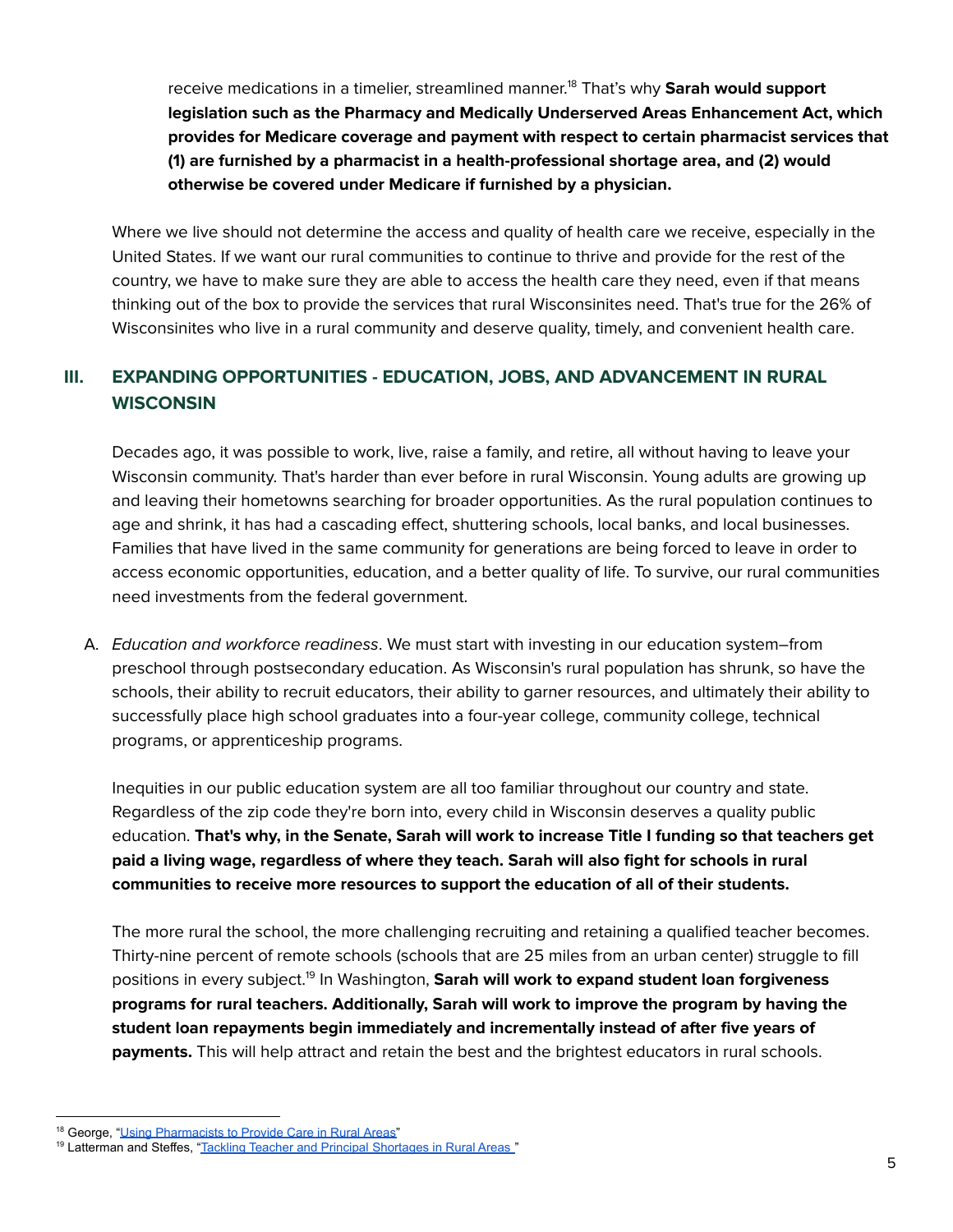For parents of below school-age children, child care costs are soaring. We face a shortage of child care workers which, in turn, has created child care deserts in pockets of Wisconsin, including in our rural communities.

According to the Wisconsin Early Childhood Association, 15%, or 25,000 child care slots have temporarily or permanently closed statewide.<sup>20</sup> Fifty-four percent of people in Wisconsin live in a child care desert.<sup>21</sup> It's become clear that it's more lucrative for child care workers to take other food service or retail jobs, rather than settle for little more than minimum wage. That means parents of small children have limited child care options, and have to compete for those they can find. The pandemic has exacerbated the situation as providers and kids infect each other and fall ill. Without child care, women, in particular, are not reentering or remaining in the workforce which keeps them out of the workforce, prevents them from earning a paycheck, and reduces their family's ability to thrive. <sup>22</sup> **To reduce the number of child care** deserts, Sarah will work to fix the tax system so that it's simpler for employers who provide onsite **daycare to fully utilize available tax credits. Sarah also believes that we need to be approaching the need for high-quality childcare as an infrastructure issue in the same manner we approach fixing the roads and bridges. Where there remain child care gaps, as in rural Wisconsin, we can't simply ignore them, lest the whole system fails. Instead, we must invest to close those gaps.**

Workforce readiness is a crucial component of our educational system that is often overlooked. All too often, society looks at success in K-12 education through university acceptance rates. Post-high school education looks different for everyone. Our schools must be capable of supporting those who want to continue their education in college along with those students who want to enter the trades. **That's why Sarah will work to fund apprenticeship programs and technical colleges across the country.** According to the Department of Labor, for every dollar spent on apprenticeship programs, employers get back \$1.47 in increased productivity.<sup>23</sup> That benefits both our students, our employers, and our local economies. That's why she's a staunch proponent of these programs and will support them in Washington. We also need to continue to build a pipeline of tradespeople in rural Wisconsin, and offering free technical college is a surefire way to develop home-grown expertise to support our local farms and businesses.

B. Small business loans and grants. Many small towns across the state and nation have Main Streets that are in desperate need of reinvigoration. Yet there are countless roadblocks to access capital, loans, and grants for small businesses and family farms in rural communities, including miles of red tape for potential business owners to navigate to receive grants or loans. Over the years, we've seen the federal government inconsistently show interest in investing in rural communities, and create short-lived, temporary sources of funding. Each different grant or loan requires its own application, making it incredibly difficult for small business owners and farmers to know what programs they are eligible for.

Main Streets across America and Wisconsin are the economic, social, and cultural hubs of our small towns. **In the Senate, Sarah will fight to secure permanent grant and loan programs dedicated to** investing in rural Main Street businesses and family farms. In addition, Sarah will work to cut the red **tape coming out of Washington so that it's more streamlined and accessible for Wisconsinites to**

<sup>&</sup>lt;sup>20</sup> Fello, "Childcare desert' in Dodge County nearly four times worse than in [Milwaukee](https://www.tmj4.com/news/local-news/childcare-desert-in-dodge-county-nearly-four-times-worse-than-in-milwaukee-county) County"

<sup>&</sup>lt;sup>21</sup> Center for American Progress, "Child Care Access in [Wisconsin](https://childcaredeserts.org/2018/index.html?state=WI)"

<sup>&</sup>lt;sup>22</sup> Restuccia, "lowa's Child-Care Problems Show Scale of [Washington's](https://www.wsj.com/articles/iowas-child-care-problems-show-scale-of-washingtons-challenge-11642415403) Challenge"

<sup>&</sup>lt;sup>23</sup> U.S. Department of Labor, "Fact Sheet: Investing \$90 Million Through [Apprenticeshipusa](https://www.dol.gov/newsroom/releases/osec/osec20160421) to Expand Proven Pathways into the Middle Class"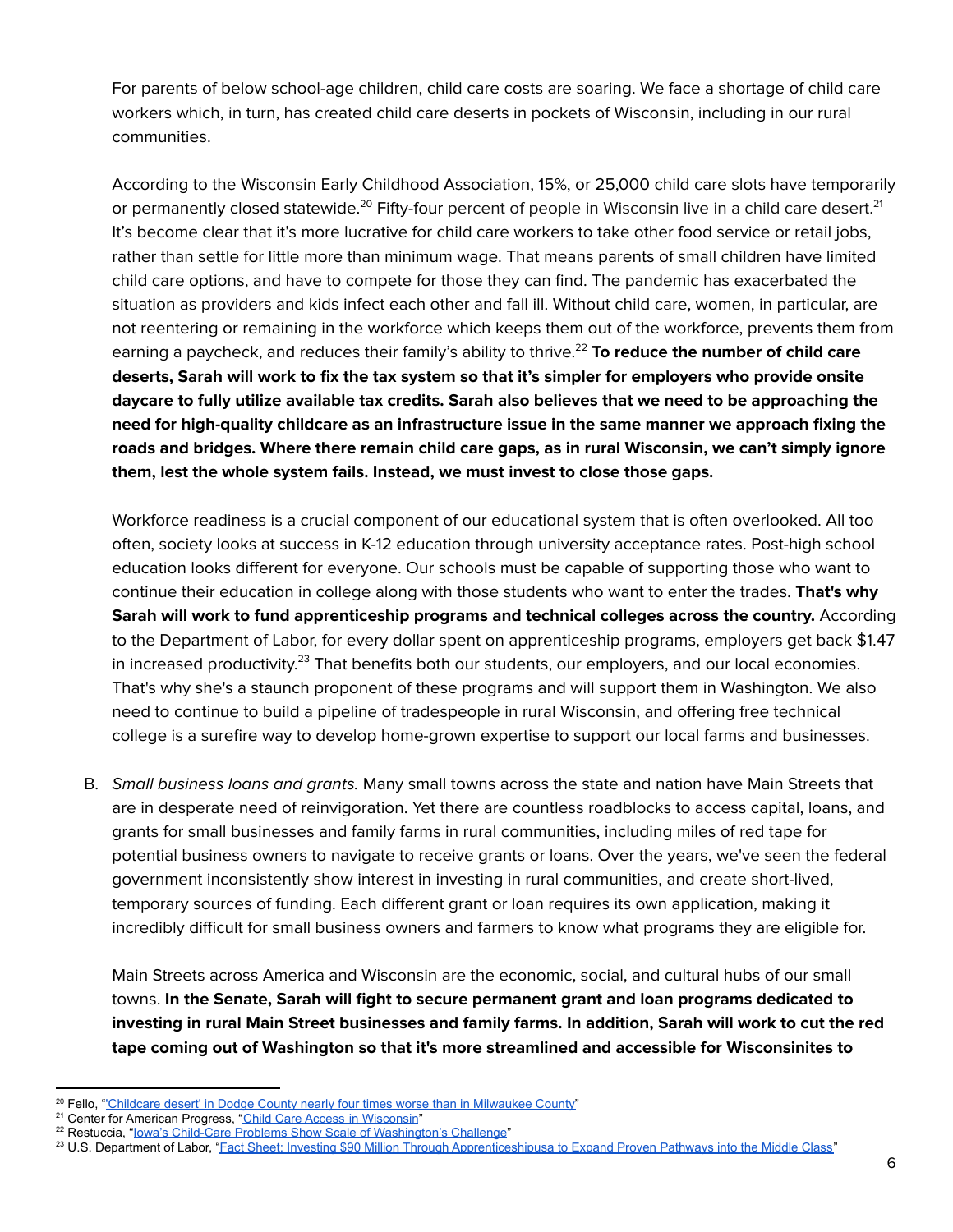#### **pursue loans and grant programs.**

- C. Investments in entrepreneurs. Rural entrepreneurs, like all entrepreneurs, need a support network in order to build a thriving business, including access to lawyers, accountants, and web developers.<sup>24</sup> They also have more success securing loans from small, local, independent banks and credit unions. 25 Providing rural communities with technology and management training, collaborative ideas and workspace, along with venture capital financing and access to independent banks, will allow rural communities to actually grow in size and become increasingly digital. No matter the small business, rural Wisconsinites, with the right tools and support, can bring their ideas to life right from their own backyards where they can thrive, contribute to the economy, and start their families. **Sarah will work with the Small Business Administration to ensure they have access to resources and tools. Sarah will also work to create a Wisconsin network of federally-funded small business incubators for sharing ideas, resources, and creating a sense of community for entrepreneurs across rural Wisconsin, as well as develop a sister-city relationship between rural towns in Wisconsin and other states' rural cities.**
- D. Jobs. We need rural businesses to remain and thrive in our state, as well as employ Wisconsin's workers. That means helping our local businesses staff up with veterans or members of other groups that face barriers to obtaining employment through incentives like the work opportunity tax credit or creating tax credits to support small employers who create jobs in our most financially vulnerable communities. **Sarah is committed to fighting for federal funds to serve the economically distressed areas of Wisconsin, particularly our rural communities, to help farms and businesses create more jobs.**

We have a lot of work to do to address the everyday challenges that Wisconsinites in rural communities face. But those problems will continue to exist unless we address the fundamental issue of the lack of opportunity in rural Wisconsin. From expanding education opportunities, to re-investing in Main Street, to creating more jobs, Sarah will fight for these common-sense policy approaches in Washington.

## **IV. COMBATING CLIMATE CHANGE AND PROTECTING NATURAL RESOURCES**

Here in Wisconsin, we have seen firsthand how climate change has detrimentally impacted our communities across the state. This is especially true for our rural communities – from dams failing, to flooding rural main streets, to crops being destroyed during a storm. Between 2010 and 2020, Wisconsin has been impacted by 17 billion-dollar disaster events including severe storms, flooding, and droughts. 26 More rainfall and intense flooding are expected to become more standard in Wisconsin in the coming years. 27 If we don't act now to mitigate the damage and combat climate change, these erratic weather events will only increase in frequency and devastation.

A. Combating climate change. Our rural communities must have the necessary tools to transition dependencies from brown energy to green energy if we are going to combat climate change. As Wisconsin State Treasurer, Sarah has worked to make renewable energy more accessible for rural communities. For example, as Treasurer, Sarah helped Washburn, Wisconsin secure funding for solar

<sup>&</sup>lt;sup>24</sup> Ponraj, "3 Crucial Areas of Focus for Rural Small [Business"](https://www.ruralrise.org/rural-small-business-focus/)

<sup>&</sup>lt;sup>25</sup> Board of Governors of the Federal Reserve System, "Perspectives from Main Street: Bank Branch Access in Rural [Communities"](https://www.federalreserve.gov/publications/files/bank-branch-access-in-rural-communities.pdf)

<sup>&</sup>lt;sup>26</sup> NOAA's National Centers for [Environmental](https://www.ncdc.noaa.gov/billions/events/WI/2010-2020) Information, "Events | Billion-Dollar Weather and Climate Disasters | National Centers for Environmental [Information](https://www.ncdc.noaa.gov/billions/events/WI/2010-2020) (NCEI) (noaa.gov)"

<sup>&</sup>lt;sup>27</sup>United States Environmental Protection Agency, "What Climate Change Means for [Wisconsin"](https://19january2017snapshot.epa.gov/sites/production/files/2016-09/documents/climate-change-wi.pdf)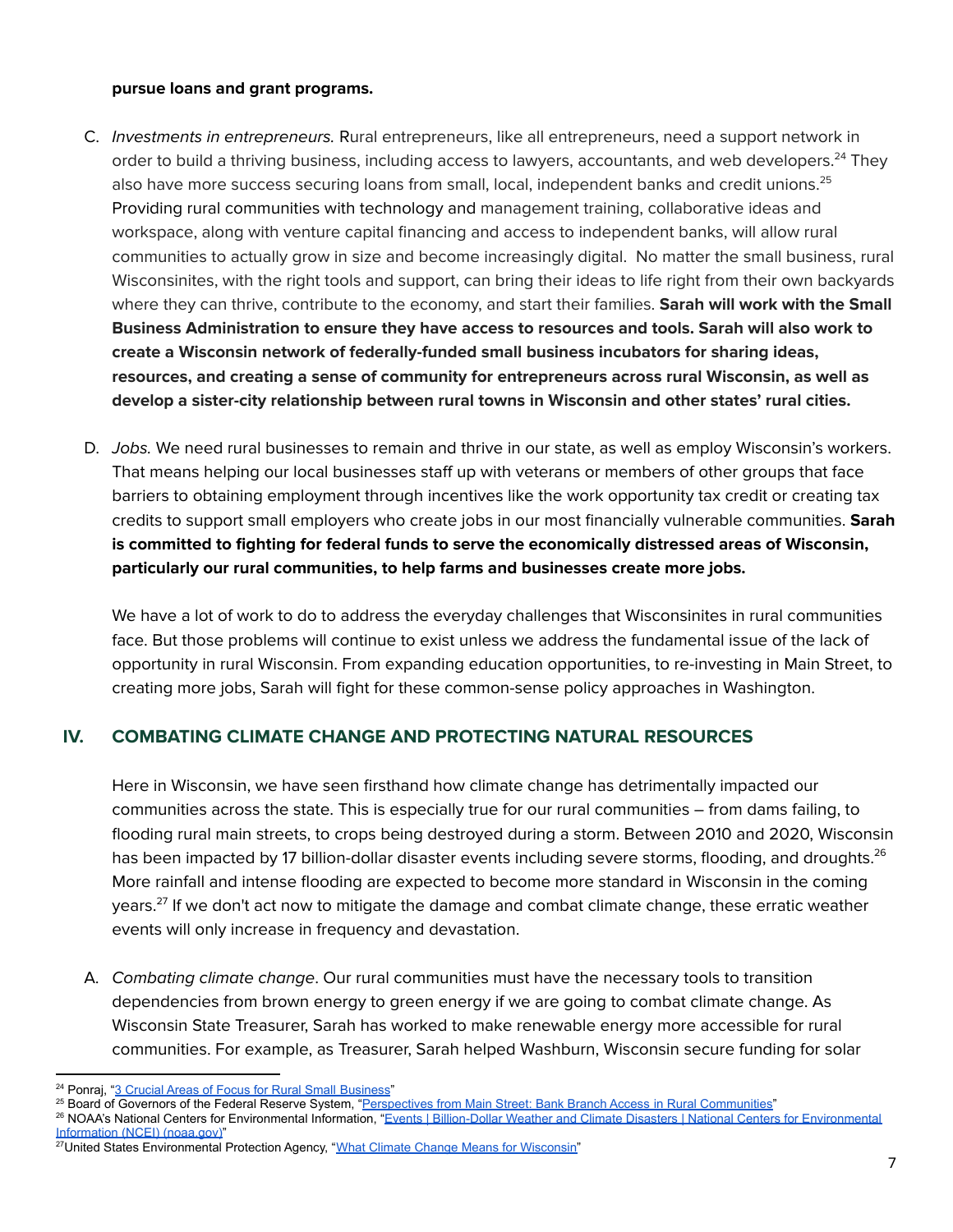panels built on the Washburn Wastewater Treatment Plant. <sup>28</sup> Not only did this work cut costs, but it also decreased the community's carbon footprint. This not only helped the Washburn community cut costs, but they were able to save money. **In the Senate, Sarah will continue her efforts to ensure that rural communities have the financial resources needed to build their own sources of renewable energy.**

Our farmers work on the frontlines of climate change. They've seen flash flooding remove nutrients from the soil while crop yields have plummeted. Farmers can and should play an important role in combating climate change, and they can't do it alone. **Sarah will partner with our farmers and create incentives for practices like biofuels, carbon capture, crop rotation, and more. It is critical that farmers have the tools they need so they can combat and prepare for the negative impacts of climate change.**

While we invest in combating climate change, we also have to invest in making our rural communities more resilient against extreme weather. Ashland County has taken a lead in these efforts by focusing on restoring historical wetlands, and they are hoping to turn their efforts into a template for other communities.<sup>29</sup> In western Wisconsin, the Kickapoo Valley suffers from failing dams that are in need of repair or replacement. Too often, these communities have to jump through seemingly endless hoops to secure funding from federal agencies. **Sarah will work to cut government red tape and ensure that funding for resiliency projects is more accessible for Wisconsin's rural communities.**

B. Safe, clean drinking water. Communities big and small across our state are grappling with contamination of well and groundwater, fish, wildlife, and soil by nitrate contamination from farm runoff and leaking septic tanks, as well as toxic forever chemicals like PFAS, or per- and polyfluoroalkyl substances. This past summer, tribal communities were warned against eating the fish they have harvested for generations because they're increasingly too toxic.<sup>30</sup> Farmers are facing an increasing risk of losing profits because PFAS contamination can arise in crops and animal products.<sup>31</sup> Big corporations continue to violate their civic, legal, and moral duty to act as good citizens and neighbors. Meanwhile, a report by the Environmental Working Group found Wisconsin is among 10 states where nitrate contamination is only getting worse, and around 90% of nitrogen in groundwater can be traced back to agriculture. <sup>32</sup>

In order to address nitrate runoff in our water, Sarah will work to form a partnership between farmers **and the federal government.** Sarah knows that farmers are great stewards of our land and it's important to meet with, learn from, and use their expertise in formulating solutions. She will work with key stakeholder groups to ensure manure spreading practices are safe for our water and don't detrimentally impact our farmers' efforts. **Sarah will also work to create incentives for farmers who adopt conservation practices that reduce contaminations of our waterways and wells.**

What's clear is the federal government has to move more quickly to protect communities and help them recover from contaminations. **In the Senate, Sarah will fight to ban the future use of PFAS and similar chemicals altogether to protect our water and wildlife. Sarah will also make sure we hold accountable those who have contributed to the pollution and provide support for those whose health and livelihoods have been harmed.**

<sup>30</sup> Riley, "Lake Superior's Forever [Chemicals"](https://www.washingtonpost.com/magazine/2022/01/12/lake-superior-forever-chemicals/)

<sup>&</sup>lt;sup>28</sup> Conklin, "State Treasurer Godlewski sees green in [climate-friendly](https://wisconsinexaminer.com/2019/08/22/state-treasurer-godlewski-sees-green-in-climate-friendly-investments/) investments"

<sup>&</sup>lt;sup>29</sup> Schulte, "Climate change is bringing heavier rains. Here are steps Wisconsin [communities](https://www.jsonline.com/story/news/local/wisconsin/2021/05/06/wisconsin-communities-combat-flooding-warming-brings-heavier-rains/7285113002/) are taking to combat flooding."

<sup>&</sup>lt;sup>31</sup> Subbaraman, "Earmers Are Losing Everything After "Forever [Chemicals"](https://www.buzzfeednews.com/article/nidhisubbaraman/pfas-food-farms-milk-produce) Turned Up In Their Food"

<sup>32</sup> Kaeding, "Report Finds Wisconsin Is Among 10 States Where Nitrate [Contamination](https://www.wpr.org/report-finds-wisconsin-among-10-states-where-nitrate-contamination-getting-worse) Is Getting Worse"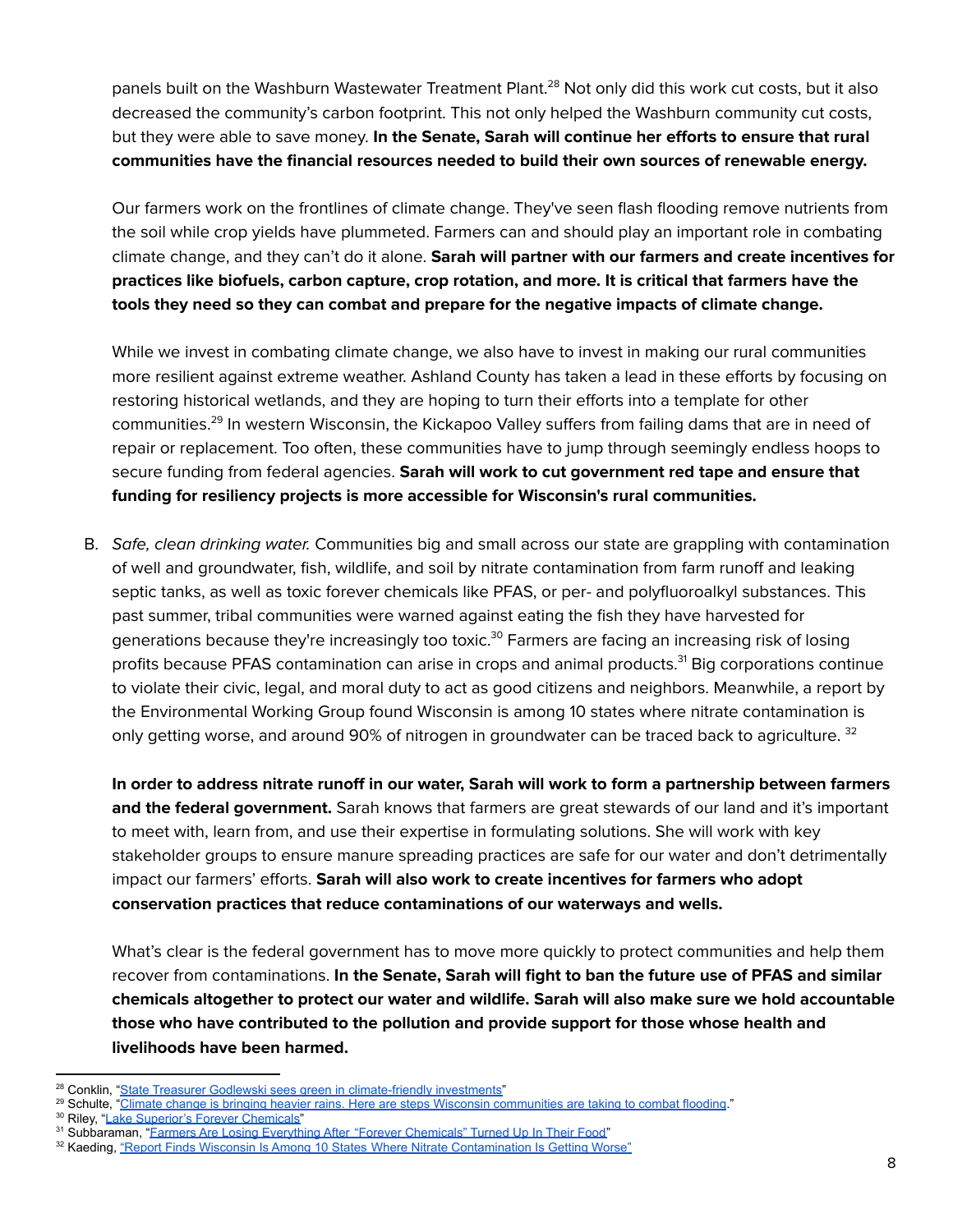C. Conservation and Recreation. Wisconsin's natural beauty and character come in large part from its history of conservation. Growing up in western Wisconsin, Sarah was taught to appreciate public lands and the vital roles these lands play in rural Wisconsin's way of life, from hunting and fishing, to hiking and canoeing.

Preserving our ecosystems by protecting Wisconsin's forests, lakes and wetlands can't be an afterthought. Safeguarding public lands protects Wisconsin traditions and provides revenue to rural communities that rely on outdoor recreation to boost their economies. As Treasurer, Sarah has worked to ensure more sustainable practices when it comes to timber and land management and increased public access to public lands, like the stretch of the Namekagon River. **That's why Sarah will always make sure we keep public lands in public hands**

Safeguarding our land is just part of preserving our ecosystems. We face daunting challenges when protecting our wildlife, as well. Chronic Wasting Disease (CWD) is threatening Wisconsin's deer, moose, and elk population–and by extension, threatening Wisconsin's outdoor traditions. There is no known cure for CWD, nor is it known how the disease spreads. Twenty-five states including Wisconsin have confirmed cases of CWD in their deer herds. If further action isn't taken to control CWD's spread, consequences could be devastating for our ecosystem and for the future of a favorite Wisconsin outdoor tradition. Recently, the U.S. House of Representatives passed legislation for researching and addressing CWD in a bipartisan effort co-led by Wisconsin Congressman Ron Kind. 33 **In the Senate, Sarah will work to ensure this legislation passes so stakeholders can get to work on researching and addressing how best to stop the spread of this disease**.

Over the past few decades, Wisconsin has been drastically impacted by climate change and threats to our natural resources. In order to keep rural communities healthy, economically independent, and vibrant, we must do all we can to preserve the land, water, and air that millions of Americans rely on year after year. Working with rural communities to combat climate change and protect natural resources will create good-paying jobs, help preserve our outdoor heritage, and protect these fragile ecosystems.

## **V. INVESTING IN WISCONSIN'S FAMILY FARMS**

Wisconsin has a long and proud history of farming. Family farmers are the heart of every community throughout rural Wisconsin. However, the unfortunate reality is that Wisconsin has consistently led the nation in farm bankruptcies<sup>34</sup> for the past several years–with western Wisconsin at the top of the list.<sup>35</sup> Last year, 500 farms disappeared in Wisconsin alone. <sup>36</sup> Meanwhile, large industrial-scale factory farms are now dominating the market.<sup>37</sup> Farmers must pay more and more for equipment and supplies, and accept less and less from agribusiness for their crops and livestock. This is problematic not just for the farmers themselves, but for the surrounding rural communities, be it the local restaurant or banks. The farmer population is aging, which means we need a path forward to recruit and train the next generation of farmers in Wisconsin.

<sup>33</sup> DeSantis, "CWD Bill Passes the [House...](https://www.nwf.org/Outdoors/Blog/12-08-2021-CWD-Bill-Passes-The-House) now onto the Senate!"

<sup>34</sup> Dahdah, "Wisconsin Leads Nation in Farm [Bankruptcies](https://spectrumnews1.com/wi/milwaukee/news/2021/02/10/wisconsin-leads-nation-in-farm-bankruptcies-by-wide-margin) By Wide Margin"

<sup>&</sup>lt;sup>35</sup> Kirwan, "Western Wisconsin Leads The Nation In Farm [Bankruptcies,](https://www.wpr.org/western-wisconsin-leads-nation-farm-bankruptcies-again) Again"

<sup>36</sup> Bokun. "As 500 Wisconsin farms [disappear,](https://www.nbc26.com/news/local-news/the-number-of-small-family-owned-farms-in-wisconsin-continues-to-decline) a Fremont family battles to keep theirs running amid declining sales"

<sup>&</sup>lt;sup>37</sup> Baker, "Go big or go bankrupt: Wisconsin farmers face daunting [challenges](https://badgerherald.com/features/2021/12/07/go-big-or-go-bankrupt-wisconsin-farmers-face-daunting-challenges-as-factory-farms-flourish/) as factory farms flourish"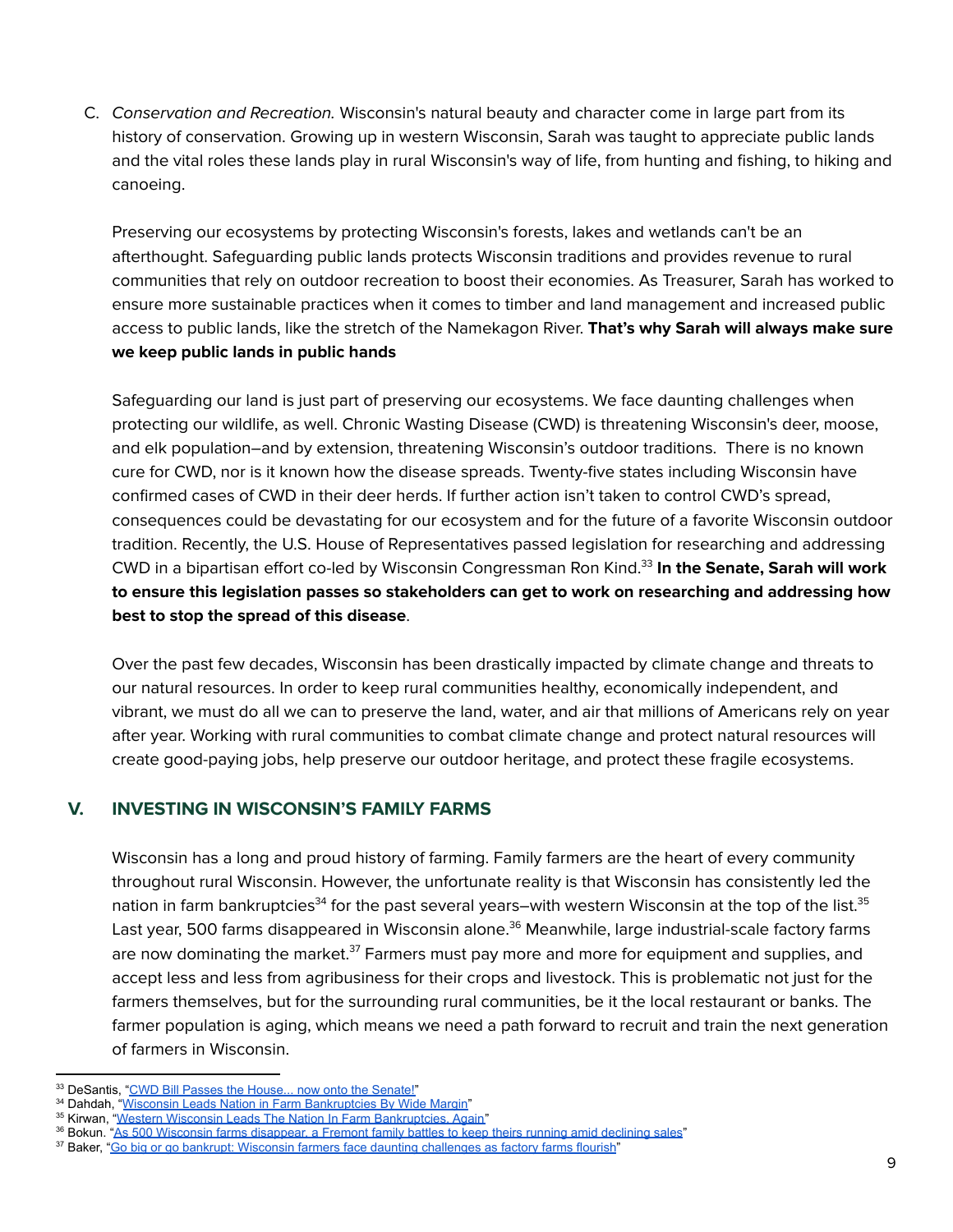- A. Raising Wisconsin farmers' profile in Washington. Despite being the Dairyland State, Wisconsin doesn't have a voice on the Agriculture Committee in the House or the Senate. **Sarah will seek a seat on the Senate Committee on Agriculture. She will use the position to ensure that Wisconsin's family farmers have a much-needed voice on policies as they are being crafted. Specifically, she will work on updating the farm bill,** which is antiquated and needs to meet the needs of the 21st century. Sarah will also work to **ensure any future trade agreements promote Wisconsin farmers, Wisconsin families, Wisconsin workers, and the environment**.
- B. Dairy pricing. In addition to leading the nation in farm bankruptcies, Wisconsin has lost its dairy herds at record-breaking numbers. $^{\rm 38}$  Since 2014, farm milk prices have drastically dropped, hurting dairy farmers.<sup>39</sup> Even so, consumers are paying more for milk while farmers are being paid less to produce it. Unlike other agricultural products, milk is harvested daily and has a short shelf life. That makes dairy farmers particularly vulnerable when it comes to negotiating prices. Other producers can sit on their harvest or ship it to a better market in hopes for a bigger profit, but dairy farmers generally have little choice other than to sell their milk immediately and nearby, or otherwise face potential losses. $^{40}$ America's milk pricing system is simply too complicated and out-of-date for the challenges today's farmers and dairy industry face. Whether through the Farm Bill or a stand-alone piece of legislation, **Sarah will work to bring the milk pricing system up to date, increase transparency for farmers, and loosen restrictions that will ultimately benefit both farmers and consumers.**
- C. Antitrust enforcement. Market consolidation and monopolies are squeezing the life out of our local rural economies. Former Agriculture Secretary Sonny Perdue infamously said, "In America, the big get bigger, and the small go out."<sup>41</sup> That's only true because the rules are written that way, and it has to change. Lawmakers in Washington have to do more to prevent the consolidation of agribusiness, which then leads to the hollowing out of rural communities. <sup>42</sup> **Sarah is committed to fighting for federal antitrust enforcement and fighting back against the anti-competitive practices of the agribusiness firms that are hurting Wisconsin's farmers.**
- D. Supporting the next generation of farmers. Without farmers, Americans wouldn't have food on our tables. Yet the number of Wisconsin family farms continues to shrink. We cannot afford to keep losing family farms at this rate. More than anything, farmers want to pass on their farms to the next generation, but a flawed and complicated tax system, among other barriers, makes it challenging and too expensive to pass their farms down. Selling to large corporate farms becomes the path of least resistance – but it shouldn't have to be this way. These family farms are part of families' identity and legacies, and the hard work that built and sustained the farms shouldn't be for nothing. As the age of Wisconsin's farmers continues to increase, we should not penalize them for wanting to pass their family farms onto the next generation. And we have to prepare for and support beginning farmers with the tools and resources they need to be successful.

<sup>&</sup>lt;sup>38</sup> Kirwan, "Wisconsin Lost [Record-Breaking](https://www.wpr.org/wisconsin-lost-record-breaking-percent-dairy-farms-2018) Percent Of Dairy Farms In 2018"

<sup>&</sup>lt;sup>39</sup> Barrett, "Dairy farmers are in crisis — and it could change [Wisconsin](https://www.wisfarmer.com/in-depth/news/special-reports/dairy-crisis/2019/02/21/wisconsin-dairy-farms-failing-milk-prices-fall/2540796002/) forever"

<sup>&</sup>lt;sup>40</sup> Cushman, "Regional [production,](https://www.wisfarmer.com/story/news/2019/04/11/ever-wonder-what-factors-impact-milk-prices-and-farmers-paychecks/3443889002/) federal rules and global markets dictate dairy farmers' paychecks"

<sup>41</sup> Goodman, "Perdue to small farmers: Stop whining, your demise is [inevitable"](https://wisconsinexaminer.com/2019/10/03/perdue-to-small-farmers-stop-whining-your-demise-is-inevitable/)

<sup>42</sup> Baker, "Go big or go bankrupt: Wisconsin farmers face daunting [challenges](https://badgerherald.com/features/2021/12/07/go-big-or-go-bankrupt-wisconsin-farmers-face-daunting-challenges-as-factory-farms-flourish/) as factory farms flourish"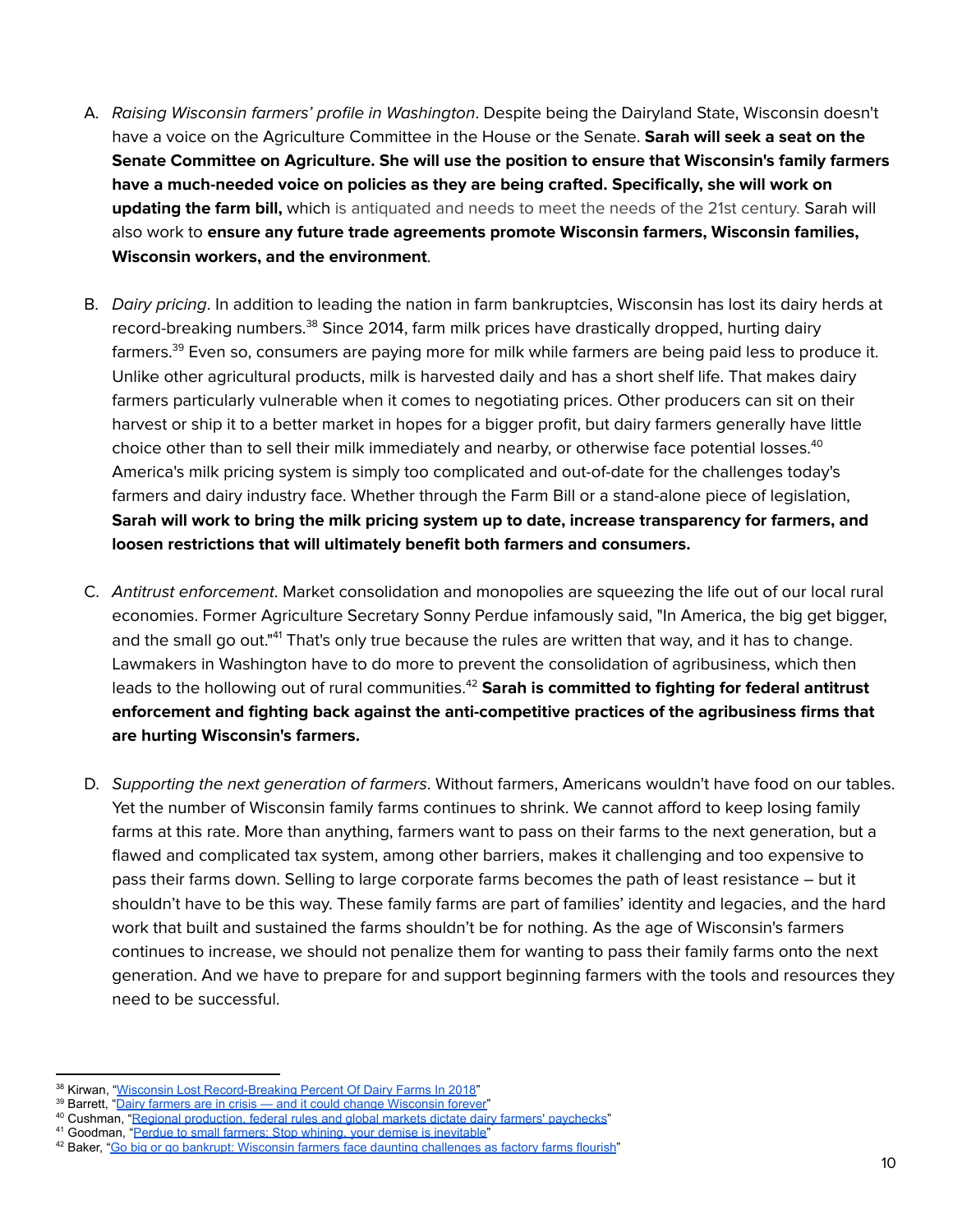Supporting the next generation of farmers starts with education. Agricultural education is vital to ensuring that the next generation of farmers is gaining the knowledge and skills to enter the agriculture industry. For many Wisconsin communities, agriculture education begins at a young age with 4-H and FFA–two organizations that, to differing levels, rely on federal support. These programs are significant practically and culturally to many communities in rural Wisconsin. That agricultural education must continue for students, going on to include traditional classes around production agriculture as well as courses on emerging technologies, forestry, sustainability sciences, and more. **Sarah will work to make sure these programs and the schools that support them, like UW Extension, have the resources they need to keep this crucial pipeline running. She will oppose any attempts to cut these vital programs.**

As the next generation of farmers takes over their families' farms, they can't be weighed down by burdensome taxes. **In the Senate, Sarah will oppose any increase to a capital gains tax that does not include a special carve-out for family farms.** Next generation farmers who continue to own and operate the farm should be allowed to defer the tax payment until they sell the farm outside of the family.

In addition to supporting next generation farmers, we also have to help new farmers be set up for success. Farming is one of the few careers where, unless you inherit the land, it can be hard to get started. **Sarah will create additional funding programs for first-generation farmers so they are able to purchase the necessary land, equipment, and livestock they need.**

Lastly, according to a National Young Farmers Coalition survey of young and prospective farmers, "53% of respondents are currently farming but struggling to make their student loan payments" while "30% didn't pursue farming, or are waiting to start farming because their student loan debt is more than a farming salary would support."<sup>43</sup> Crushing student loans provide a barrier to pursuing occupations like farming, which lack the predictability of a set income. That's not just a problem for Wisconsinites, that's a problem for all Americans who rely on Wisconsin's farms. **In the Senate, Sarah will work to make farmers eligible for student loan forgiveness through the Public Service Loan Forgiveness Program.**

- E. Partnerships between communities and farmers to eliminate food deserts. Many rural communities, particularly in northern Wisconsin, find themselves in food deserts, where access to grocery stores with fresh produce is limited.<sup>44</sup> This simply shouldn't be the case at a time when small, family farms across Wisconsin are hurting. The state and federal governments must work to establish a partnership to get farmers' crops to the markets of Wisconsin's rural communities. **Sarah will support establishing and funding those partnerships in Washington not just to address food deserts in Wisconsin, but across the country.**
- F. Farmers' Mental Health. American farmers face unique challenges in their occupations, between their physically demanding and somewhat isolated jobs, navigating and responding to extreme weather events, aging, and the stresses of economic uncertainty. As with other medical care, mental health care is difficult to access in rural communities while insurance coverage constantly fluctuates, both of which create direct obstacles to farmers' seeking help. Forty-six percent of farmers and farmworkers say it is difficult to access a therapist or counselor in their local community. <sup>45</sup> That means that we need to do a

<sup>43</sup> National Young Farmers Coalition, "Farming is Public Service: A Case to Add Farmers to the Public Service Loan [Forgiveness](https://www.youngfarmers.org/wp-content/uploads/2015/06/StudentLoanReport3.pdf) Program"

<sup>44</sup> U.S. Department of Agriculture, "Food Access [Research](https://www.ers.usda.gov/data-products/food-access-research-atlas/go-to-the-atlas/) Atlas"

<sup>45</sup> American Farm Bureau Federation, "Rural Stress Polling [Presentation"](https://www.fb.org/files/AFBF_Rural_Stress_Polling_Presentation_04.16.19.pdf)